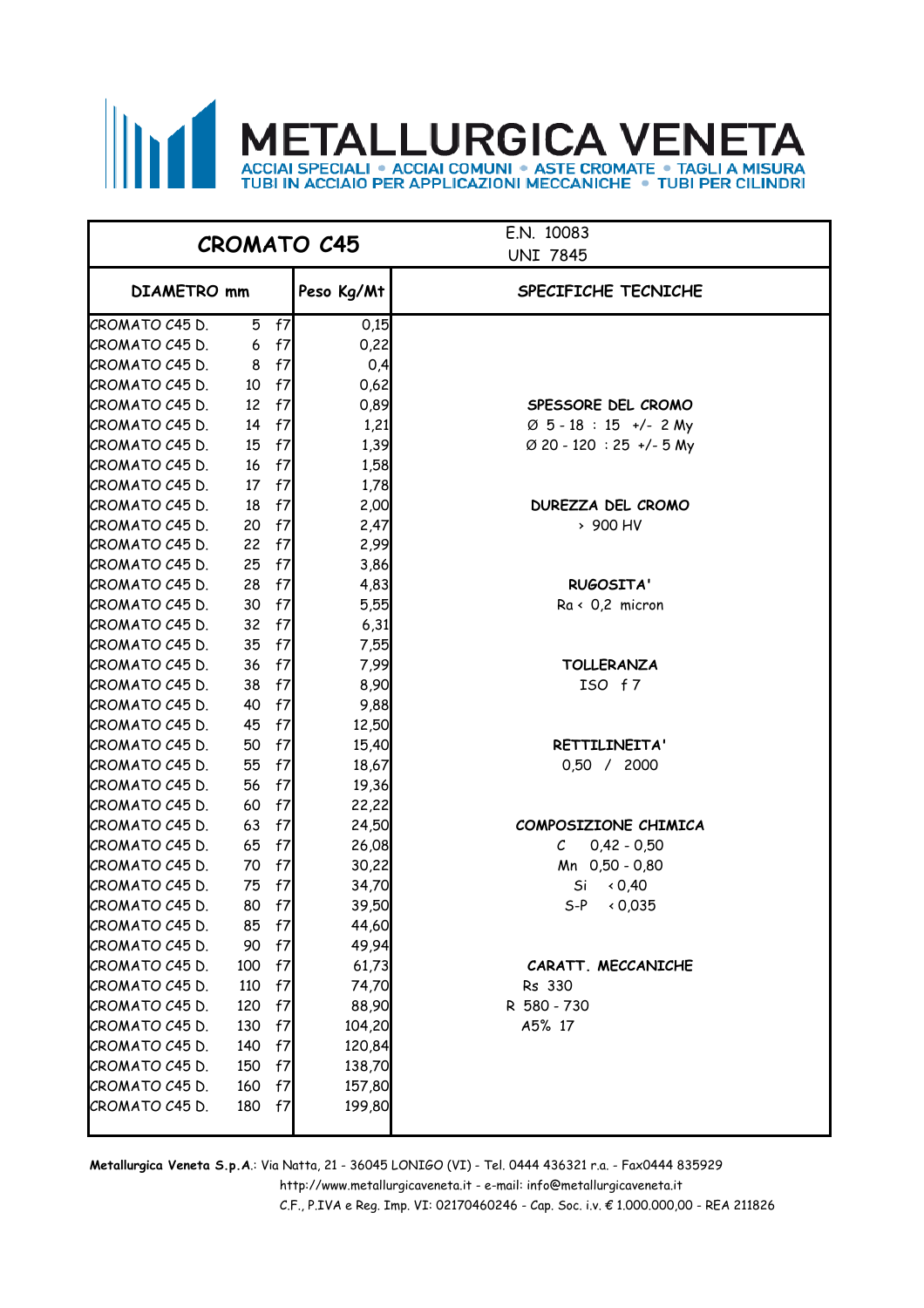# **METALLURGICA VENETA** ACCIAI SPECIALI . ACCIAI COMUNI . ASTE CROMATE . TAGLI A MISURA<br>TUBI IN ACCIAIO PER APPLICAZIONI MECCANICHE . TUBI PER CILINDRI

|                                    |            |          |          | ACCIAIO C 50-C 53 TEMPRATO | E.N.10083                                                                    |
|------------------------------------|------------|----------|----------|----------------------------|------------------------------------------------------------------------------|
|                                    |            |          |          | <b>RETTIFICATO</b>         | <b>UNI 7847</b>                                                              |
| <b>DIAMETRO</b> mm                 |            |          |          | Peso Kg/Mt                 | SPECIFICHE TECNICHE                                                          |
| TEMPRATO C50 D.                    |            | 5        | h7       | 0,15                       |                                                                              |
| TEMPRATO C50 D.                    |            | 6        | h7       | 0,22                       |                                                                              |
| TEMPRATO C50 D.<br>TEMPRATO C50 D. |            | 8        | h7<br>h7 | 0,4<br>0,62                |                                                                              |
| TEMPRATO C50 D.                    |            | 10<br>12 | h7       | 0,89                       | <b>TOLLERANZA</b><br>ISO h 6 - h 7                                           |
| TEMPRATO C50 D.                    |            | 14       | h7       | 1,21                       |                                                                              |
| TEMPRATO C50 D.                    |            | 15       | h7       | 1,39                       |                                                                              |
| TEMPRATO C50 D.                    |            | 16       | h7       | 1,58                       | <b>DUREZZA</b>                                                               |
| TEMPRATO C50 D.                    |            | 17       | h7       | 1,78                       | 61 - 64 HRC                                                                  |
| TEMPRATO C50 D.                    |            | 18       | h7       | $\overline{c}$             |                                                                              |
| TEMPRATO C50 D.                    |            | 20       | h7       | 2,47                       |                                                                              |
| TEMPRATO C50 D.<br>TEMPRATO C50 D. |            | 22<br>25 | h7<br>h7 | 2,99<br>3,86               | COMPOSIZIONE CHIMICA<br>$C$ 0,47 - 0,57 Mn 0,60 - 0,90                       |
| TEMPRATO C50 D.                    |            | 28       | h7       | 4,83                       | $Si$ 0,15 - 0,40                                                             |
| TEMPRATO C50 D.                    |            | 30       | h7       | 5,55                       | $P \times 0.035$ <b>S</b> $\times 0.035$                                     |
| TEMPRATO C50 D.                    |            | 32       | h7       | 6,31                       |                                                                              |
| TEMPRATO C50 D.                    |            | 35       | h7       | 7,55                       |                                                                              |
| TEMPRATO C50 D.                    |            | 40       | h7       | 9,88                       | PROFONDITA' DI TEMPRA                                                        |
| TEMPRATO C50 D.                    |            | 45       | h7       | 12,50                      | $\varnothing$ 8 - 16 : 1,0 - 1,6 mm                                          |
| TEMPRATO                           | C50 D.     | 50       | h7       | 15,40                      | $\varnothing$ 17 - 20 : 1,6 - 2,0 mm                                         |
| TEMPRATO<br>TEMPRATO C50 D.        | C50 D.     | 60<br>70 | h7<br>h7 | 22,22<br>30,25             | $\varnothing$ 21 - 35 : 2,0 - 2,5 mm<br>$\varnothing$ 36 - 40 : 2,5 - 3,0 mm |
| TEMPRATO C50 D.                    |            | 80       | h7       | 39,50                      | Ø 41 - 80 : 3,0 - 3,5 mm                                                     |
| TEMPRATO C50 D.                    |            | 100      | h7       | 61,73                      |                                                                              |
| <b>TEMPRATO</b>                    | C50 D. 120 |          | h7       | 88,9                       |                                                                              |
|                                    |            |          |          |                            | RETTILINEITA'                                                                |
|                                    |            |          |          |                            | $0,3$ mm / mt max.                                                           |
|                                    |            |          |          |                            |                                                                              |
|                                    |            |          |          |                            | RIGOSITA'                                                                    |
|                                    |            |          |          |                            | $Ra \times 0.2$ max.                                                         |
|                                    |            |          |          |                            |                                                                              |
|                                    |            |          |          |                            |                                                                              |
|                                    |            |          |          |                            |                                                                              |
|                                    |            |          |          |                            |                                                                              |
|                                    |            |          |          |                            |                                                                              |
|                                    |            |          |          |                            |                                                                              |
|                                    |            |          |          |                            |                                                                              |
|                                    |            |          |          |                            |                                                                              |
|                                    |            |          |          |                            |                                                                              |

http://www.metallurgicaveneta.it - e-mail: info@metallurgicaveneta.it **Metallurgica Veneta S.p.A**.: Via Natta, 21 - 36045 LONIGO (VI) - Tel. 0444 436321 r.a. - Fax0444 835929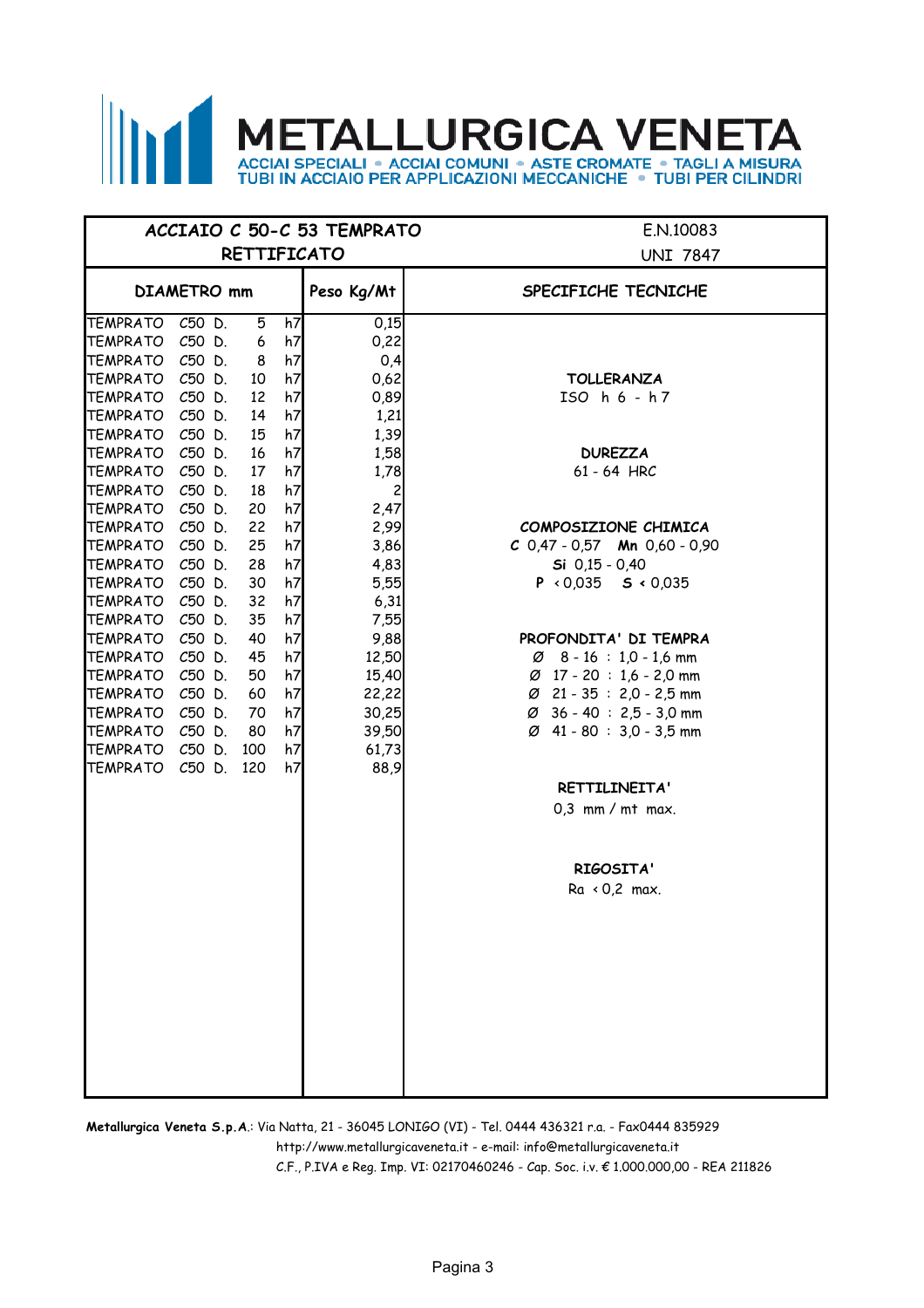

#### **CROMATO 20MnV6** W.N.1.5217

| DIAMETRO mm        |                  |          |          |          | Peso Kg/Mt     | SPECIFICHE TECNICHE                 |
|--------------------|------------------|----------|----------|----------|----------------|-------------------------------------|
| CROMATO            | 20MnV6           | D.       |          | 14 f7    | 1,21           |                                     |
| CROMATO            | 20MnV6           | D.       | 18       | f7       | 2,00           |                                     |
| CROMATO            | 20MnV6           | D.       | 20       | f7       | 2,47           |                                     |
| CROMATO            | 20MnV6           | D.       | 22       | f7       | 2,99           | SPESSORE DEL CROMO                  |
| CROMATO            | 20MnV6           | D.       | 25       | f7       | 3,86           | $\varnothing$ 14 - 18 : 15 +/- 2 My |
| CROMATO            | 20MnV6           | D.       | 28       | f7       | 4,83           | Ø 20 - 120 : 25 +/- 5 My            |
| CROMATO            | 20MnV6           | D.       | 30       | f7       | 5,55           |                                     |
| CROMATO            | 20MnV6           | D.       | 32       | f7       | 6,31           |                                     |
| CROMATO            | 20MnV6           | D.       | 35       | f7       | 7,55           | DUREZZA DEL CROMO                   |
| CROMATO            | 20MnV6           | D.       | 36       | f7       | 7,99           | > 900 HV                            |
| CROMATO            | 20MnV6           | D.       | 40       | f7       | 9,88           |                                     |
| CROMATO            | 20MnV6           | D.       | 45       | f7       | 12,50          |                                     |
| CROMATO            | 20MnV6           | D.       | 50       | f7       | 15,40          | RUGOSITA'                           |
| CROMATO            | 20MnV6           | D.       | 55       | f7       | 18,67          | $Ra \leftarrow 0.2$ micron          |
| CROMATO            | 20MnV6           | D.       | 56       | f7       | 19,36          |                                     |
| CROMATO            | 20MnV6           | D.       | 60       | f7       | 22,22          |                                     |
| CROMATO            | 20MnV6           | D.       | 65       | f7       | 26,08          | <b>TOLLERANZA</b>                   |
| CROMATO            | 20MnV6           | D.       | 70       | f7       | 30,22          | ISO f7                              |
| CROMATO            | 20MnV6           | D.       | 75       | f7       | 34,70          |                                     |
| CROMATO            | 20MnV6           | D.       | 80<br>85 | f7       | 39,50          |                                     |
| CROMATO<br>CROMATO | 20MnV6<br>20MnV6 | D.<br>D. | 90       | f7<br>f7 | 44,60          | RETTILINEITA'<br>0,50 / 2000        |
| CROMATO            | 20MnV6           | D.       | 100      | f7       | 49,94<br>61,73 |                                     |
| CROMATO            | 20MnV6           | D.       | 110      | f7       | 74,70          |                                     |
| CROMATO            | 20MnV6           | D.       | 120      | f7       | 88,90          | COMPOSIZIONE CHIMICA                |
| CROMATO            | 20MnV6           | D.       | 140      | f7       | 121,00         | $\mathcal{C}$<br>$0,16 - 0,22$      |
|                    |                  |          |          |          |                | Mn 1,40 - 1,75                      |
|                    |                  |          |          |          |                | $Si$ 0,15 - 0,35                    |
|                    |                  |          |          |          |                | $V$ 0,10 - 0,20                     |
|                    |                  |          |          |          |                | $S-P \prec 0.035$                   |
|                    |                  |          |          |          |                |                                     |
|                    |                  |          |          |          |                | CARATT. MECCANICHE                  |
|                    |                  |          |          |          |                | Rs 450                              |
|                    |                  |          |          |          |                | R 550 - 700                         |
|                    |                  |          |          |          |                | A 5% 20                             |
|                    |                  |          |          |          |                |                                     |
|                    |                  |          |          |          |                |                                     |
|                    |                  |          |          |          |                |                                     |

http://www.metallurgicaveneta.it - e-mail: info@metallurgicaveneta.it **Metallurgica Veneta S.p.A**.: Via Natta, 21 - 36045 LONIGO (VI) - Tel. 0444 436321 r.a. - Fax0444 835929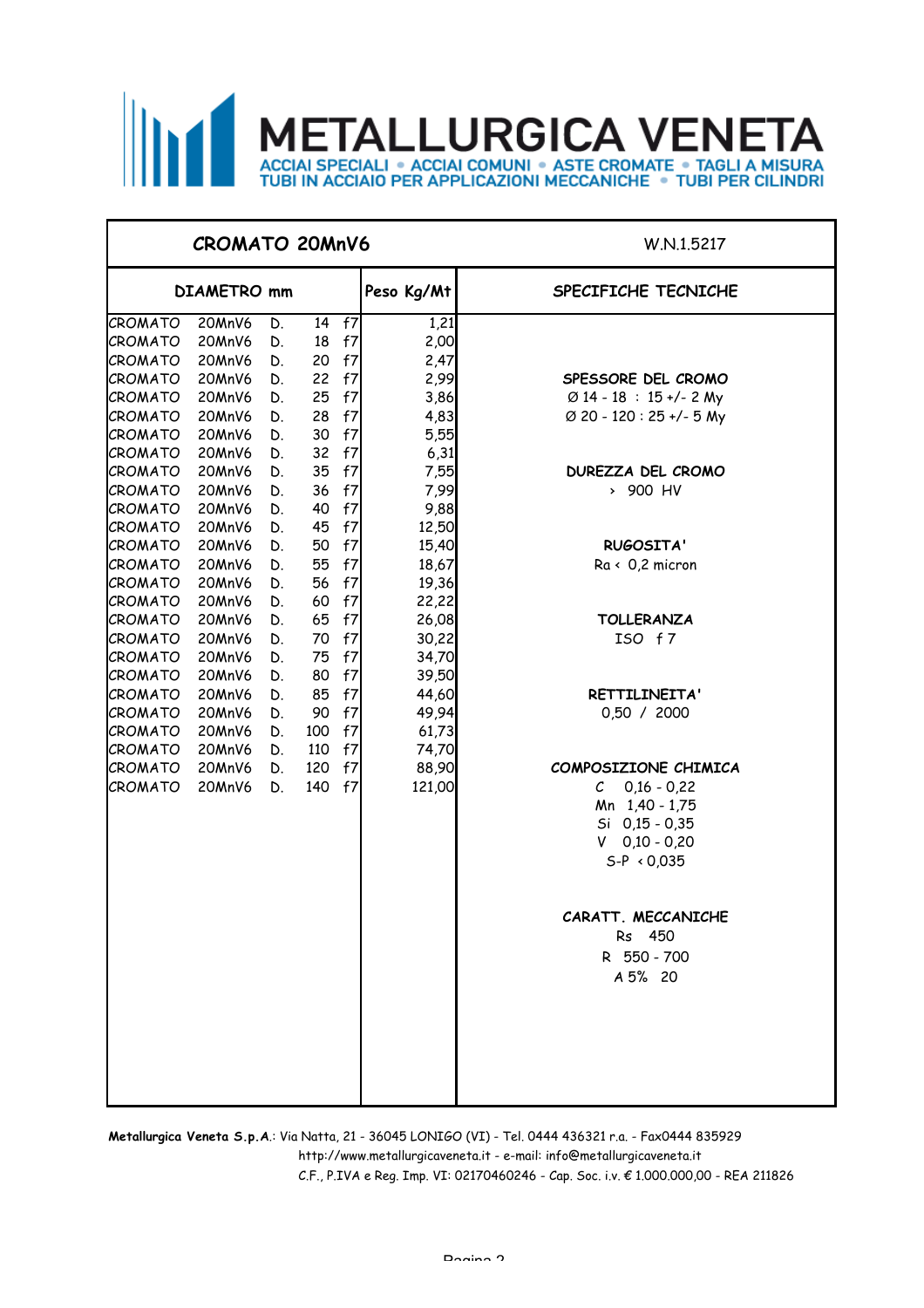### **METALLURGICA VENETA ECIALI . ACCIAI COMUNI . ASTE CROMATE . TAGLI JBI IN ACCIAIO PER APPLICAZIONI MECCANICHE . TUBI PER CILINDRI**

#### E.N.10083 UNI 7847 **DIAMETRO mm Peso Kg/Mt SPECIFICHE TECNICHE**  $CROMATO$  TEMPRATO  $C50$  D.  $8$  h7  $10,4$  $CROMATO$  TEMPRATO  $C50$  D.  $10 h7$  0.62 CROMATO TEMPRATO C50 D. 12 h7 0,89 **SPESSORE DEL CROMO**  $CROMATO$  TEMPRATO  $C50$  D.  $14$   $h7$   $1,21$  $CROMATO$  TEMPRATO  $C50$  D.  $15$  h7  $1,39$  $CROMATO$  TEMPRATO  $C50$  D.  $16$  h7  $1,58$ CROMATO TEMPRATO C50 D. 18 h7 2 **DUREZZA DEL CROMO** CROMATO TEMPRATO C50 D. 20 h7 2,47 › 900 HV  $CROMATO$  TEMPRATO  $C50$  D. 22 h7 2.99 CROMATO TEMPRATO C50 D. 25 h7 3,86 **RUGOSITA'**  $CROMATO$  TEMPRATO C50 D. 28 h7 4,83 Ra < 0,2 micron CROMATO TEMPRATO C50 D. 30 h7 5,55 CROMATO TEMPRATO C50 D. 32 h7 6,31 **TOLLERANZA** CROMATO TEMPRATO C50 D. 35 h7 7,55 ISO h 6 - h 7 CROMATO TEMPRATO C50 D. 36 h7 7,99 CROMATO TEMPRATO C50 D. 40 h7 9,88 **RETTILINEITA'** CROMATO TEMPRATO C50 D. 45 h7 12,50 0,50 / 2000  $CROMATO$  TEMPRATO  $C50$  D.  $50$  h7 15,40 CROMATO TEMPRATO C50 D. 55 h7 18,67 **DUREZZA MATERIALE** |CROMATO TEMPRATO C50 D. 56 h7 | 19,36 | 60 - 64 HRC  $C$ ROMATO TEMPRATO  $C$ 50 D. 60 h7 $\vert$  22.22 CROMATO TEMPRATO C50 D. 65 h7 26,08 **COMPOSIZIONE CHIMICA** CROMATO TEMPRATO C50 D. 70 h7 30,22 CROMATO TEMPRATO C50 D. 75 h7 34,70  $CROMATO$  TEMPRATO  $C50$  D.  $80$  h7  $39,50$  $C$ ROMATO TEMPRATO  $C$ 50 D. 85 h7 4460 CROMATO TEMPRATO C50 D. 90 h7 49,94 **PROFONDITA' DI TEMPRA** CROMATO TEMPRATO C50 D. 100 h7 61,73  $\sigma$  8 - 16:1,0 - 1,6 mm CROMATO TEMPRATO C50 D. 110 h7 74,70  $\sigma$  17 - 20 : 1,6 - 2,0 mm CROMATO TEMPRATO C50 D. 120 h7 88,90 Ø 21 - 35 : 2,0 - 2,5 mm Ø 36 - 40 : 2,5 - 3,0 mm Ø 41 - 80 : 3,0 - 3,5 mm **ACCIAIO C 50 - C 53 TEMPRATO CROMATO** Ø 8 - 18 mm : 15 +/- 2 My Ø 20 - 120 mm : 25 +/- 5 My **C** 0,57-0,57 **Mn** 0,60-0,90 **Si** 0,15-0,40 **P ‹** 0,035 **S** ‹ 0,035

http://www.metallurgicaveneta.it - e-mail: info@metallurgicaveneta.it **Metallurgica Veneta S.p.A**.: Via Natta, 21 - 36045 LONIGO (VI) - Tel. 0444 436321 r.a. - Fax0444 835929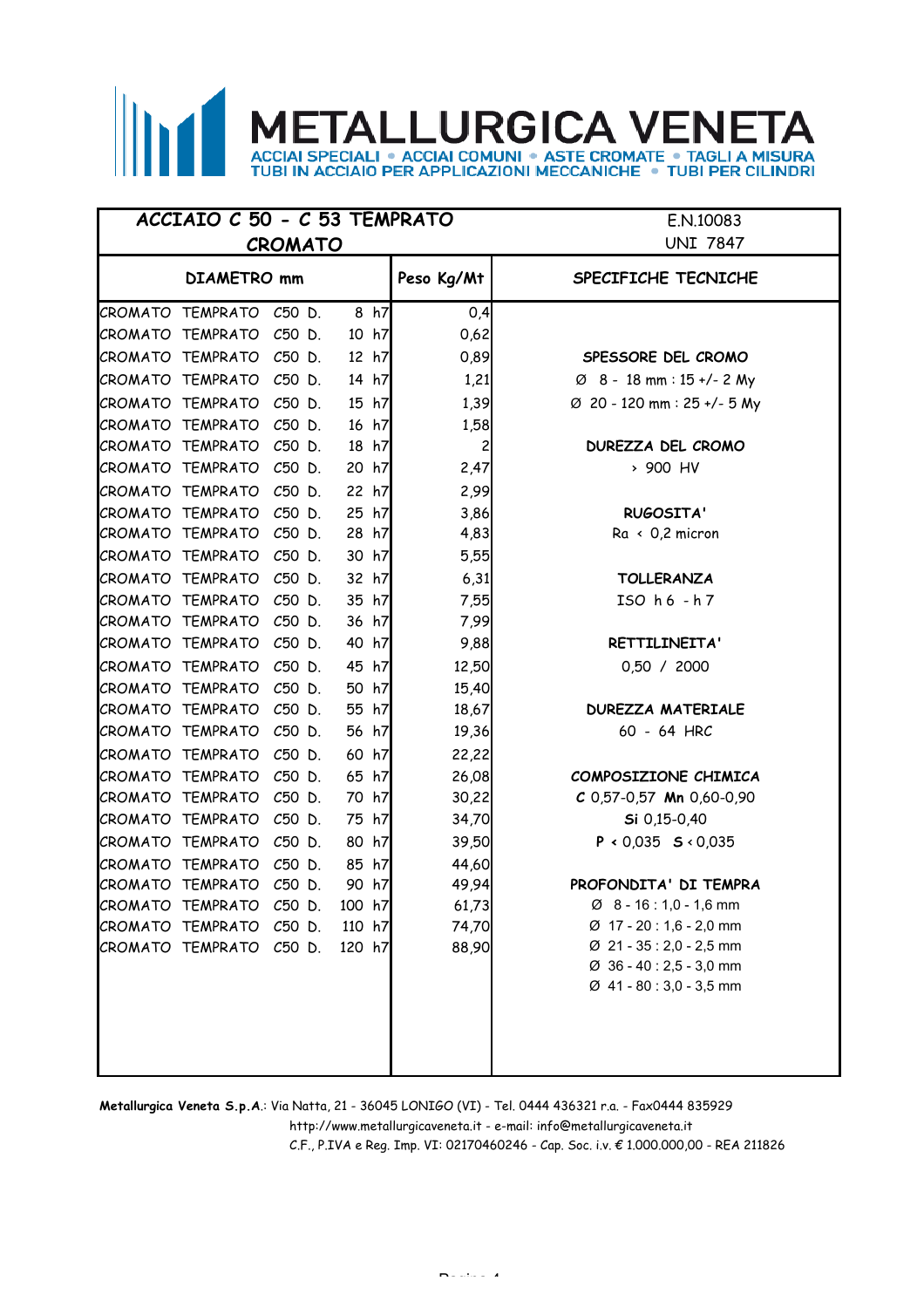# **METALLURGICA VENETA** ACCIAI SPECIALI • ACCIAI COMUNI • ASTE CROMATE • TAGLI A MISURA<br>TUBI IN ACCIAIO PER APPLICAZIONI MECCANICHE • TUBI PER CILINDRI

### **CROMATO 42CrMo4 BONIFICATO**

E.N.10083 **UNIT 7845** 

| DIAMETRO mm            |     |       | Peso Kg/Mt | SPECIFICHE TECNICHE                |
|------------------------|-----|-------|------------|------------------------------------|
| CROMATO 42CrMo4 BON D. |     | 10 f7 | 0,62       |                                    |
| CROMATO 42CrMo4 BON D. | 12  | f7    | 0,89       |                                    |
| CROMATO 42CrMo4 BON D. | 14  | f7    | 1,21       | SPESSORE DEL CROMO                 |
| CROMATO 42CrMo4 BON D. | 15  | f7    | 1,39       | $\varnothing$ 8 - 18 : 20 +/- 2 My |
| CROMATO 42CrMo4 BON D. | 16  | f7    | 1,58       | Ø 20 - 120 : 25 +/- 5 My           |
| CROMATO 42CrMo4 BON D. | 18  | f7    | 2          |                                    |
| CROMATO 42CrMo4 BON D. | 20  | f7    | 2,47       | DUREZZA DEL CROMO                  |
| CROMATO 42CrMo4 BON D. | 22  | f7    | 2,99       | > 900 HV                           |
| CROMATO 42CrMo4 BON D. | 25  | f7    | 3,86       |                                    |
| CROMATO 42CrMo4 BON D. | 28  | f7    | 4,83       | RUGOSITA'                          |
| CROMATO 42CrMo4 BON D. | 30  | f7    | 5,55       | $Ra \times 0.2$ micron             |
| CROMATO 42CrMo4 BON D. | 32  | f7    | 6,31       |                                    |
| CROMATO 42CrMo4 BON D. | 35  | f7    | 7,55       | <b>TOLLERANZA</b>                  |
| CROMATO 42CrMo4 BON D. | 36  | f7    | 7,99       | ISO f7                             |
| CROMATO 42CrMo4 BON D. | 40  | f7    | 9,88       |                                    |
| CROMATO 42CrMo4 BON D. | 45  | f7    | 12,50      | RETTILINEITA'                      |
| CROMATO 42CrMo4 BON D. | 50  | f7    | 15,40      | 0,50 / 2000                        |
| CROMATO 42CrMo4 BON D. | 55  | f7    | 18,67      |                                    |
| CROMATO 42CrMo4 BON D. | 56  | f7    | 19,36      | COMPOSIZIONE CHIMICA               |
| CROMATO 42CrMo4 BON D. | 60  | f7    | 22,22      | C 0,38-0,45 Si $\times$ 0,40       |
| CROMATO 42CrMo4 BON D. | 65  | f7    | 26,08      | Mo 0,60-0,90 Cr 0,90-1,20          |
| CROMATO 42CrMo4 BON D. | 70  | f7    | 30,22      | $S-P \times 0.035$                 |
| CROMATO 42CrMo4 BON D. | 75  | f7    | 34,70      |                                    |
| CROMATO 42CrMo4 BON D. | 80  | f7    | 39,50      | CARATT. MECCANICHE                 |
| CROMATO 42CrMo4 BON D. | 85  | f7    | 44,60      | Rs 635 - 735                       |
| CROMATO 42CrMo4 BON D. | 90  | f7    | 49,94      | R 830 - 1130                       |
| CROMATO 42CrMo4 BON D. | 95  | f7    | 55,64      | A5% 12 - 13                        |
| CROMATO 42CrMo4 BON D. | 100 | f7    | 61,73      |                                    |
| CROMATO 42CrMo4 BON D. | 110 | f7    | 74,70      |                                    |
| CROMATO 42CrMo4 BON D. | 120 | f7    | 88,90      |                                    |
|                        |     |       |            |                                    |
|                        |     |       |            |                                    |
|                        |     |       |            |                                    |
|                        |     |       |            |                                    |
|                        |     |       |            |                                    |
|                        |     |       |            |                                    |

**Metallurgica Veneta S.p.A**.: Via Natta, 21 - 36045 LONIGO (VI) - Tel. 0444 436321 r.a. - Fax0444 835929

http://www.metallurgicaveneta.it - e-mail: info@metallurgicaveneta.it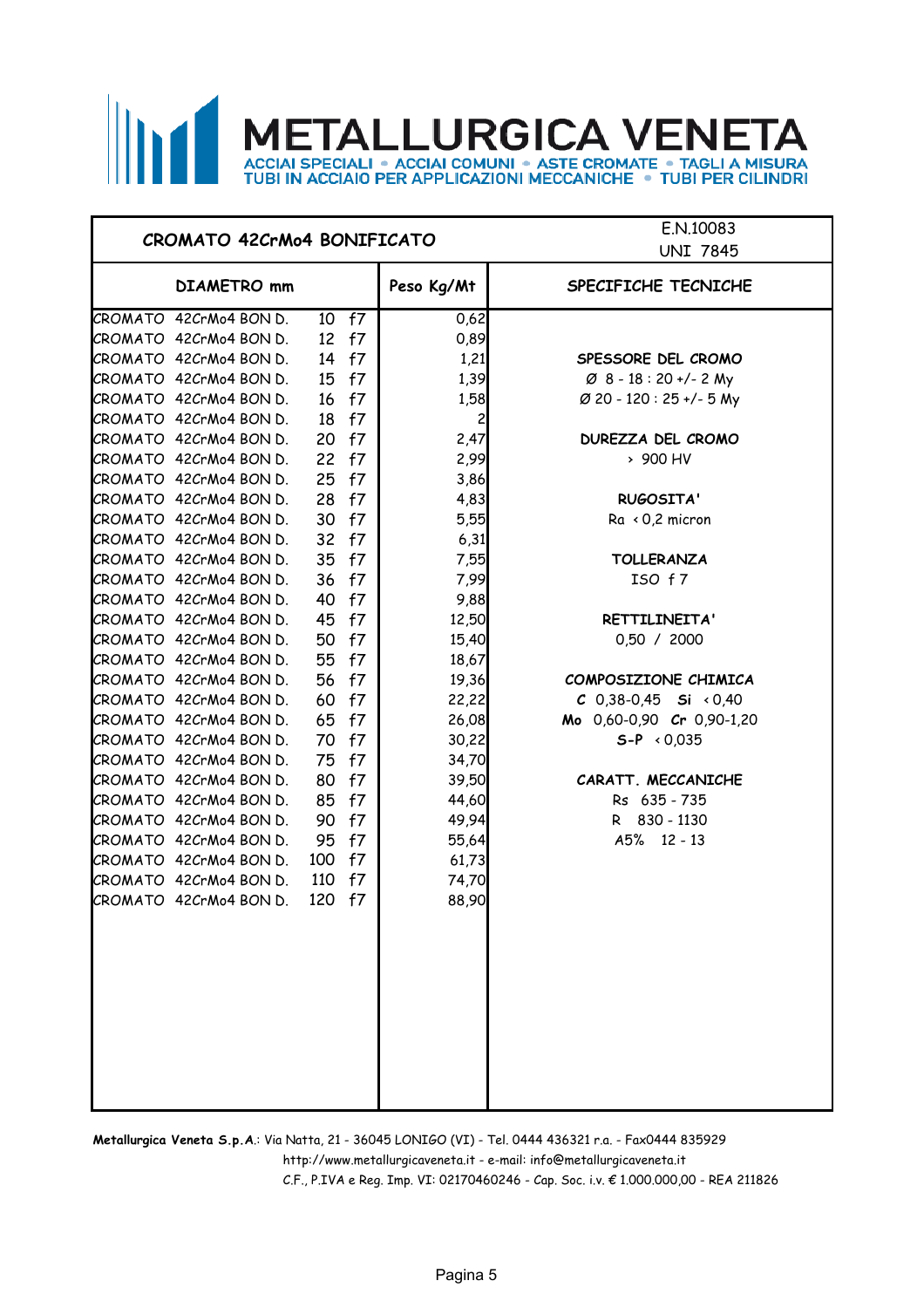### **METALLURGICA VENET** ГΔ ACCIAI SPECIALI . ACCIAI COMUNI . ASTE CROMATE . TAGLI A MISURA<br>TUBI IN ACCIAIO PER APPLICAZIONI MECCANICHE . TUBI PER CILINDRI

### **ACCIAIO 42CrMo4 BONIFICATO TEMPRATO CROMATO**

E.N.10083 UNIT 7845

|                             |             |          |    |            | ט <del>ו</del> ס ו באוס              |
|-----------------------------|-------------|----------|----|------------|--------------------------------------|
|                             | DIAMETRO mm |          |    | Peso Lg/Mt | SPECIFICHE TECNICHE                  |
| CROM. 42CrMo4 BON. TEMP. D. |             | 18       | f7 | 2,00       |                                      |
| CROM. 42CrMo4 BON. TEMP. D. |             | 20       | f7 | 2,47       |                                      |
| CROM. 42CrMo4 BON. TEMP. D. |             | 22       | f7 | 2,99       | SPESSORE DEL CROMO                   |
| CROM. 42CrMo4 BON. TEMP. D. |             | 25       | f7 | 3,86       | $25 +/- 5 My$                        |
| CROM. 42CrMo4 BON. TEMP. D. |             | 28       | f7 | 4,83       | 50 +/- 5 My Doppio strato            |
| CROM. 42CrMo4 BON. TEMP. D. |             | 30       | f7 | 5,55       |                                      |
| CROM. 42CrMo4 BON. TEMP. D. |             | 32       | f7 | 6,31       | DUREZZA DEL CROMO                    |
| CROM. 42CrMo4 BON. TEMP. D. |             | 35       | f7 | 7,55       | > 900 HV                             |
| CROM. 42CrMo4 BON. TEMP. D. |             | 36       | f7 | 7,99       |                                      |
| CROM. 42CrMo4 BON. TEMP. D. |             | 40       | f7 | 9,88       | RUGOSITA'                            |
| CROM. 42CrMo4 BON. TEMP. D. |             | 45       | f7 | 12,50      | $Ra \times 0.2$ micron               |
| CROM. 42CrMo4 BON. TEMP. D. |             | 50       | f7 | 15,40      |                                      |
| CROM. 42CrMo4 BON. TEMP. D. |             | 55       | f7 | 18,67      | <b>TOLLERANZA</b>                    |
| CROM. 42CrMo4 BON. TEMP. D. |             | 56       | f7 | 19,36      | ISO f7                               |
| CROM. 42CrMo4 BON. TEMP. D. |             | 60       | f7 | 22,22      |                                      |
| CROM. 42CrMo4 BON. TEMP. D. |             | 65       | f7 | 26,08      | RETTILINEITA'                        |
| CROM. 42CrMo4 BON. TEMP. D. |             | 70       | f7 | 30,22      | 0,50 / 2000                          |
| CROM. 42CrMo4 BON. TEMP. D. |             | 80       | f7 | 39,50      |                                      |
| CROM. 42CrMo4 BON. TEMP. D. |             | 90       | f7 | 49,94      | <b>DUREZZA MATERIALE</b>             |
| CROM. 42CrMo4 BON. TEMP. D. |             | 100      | f7 | 61,73      | 56 - 60 HRC                          |
| CROM. 42CrMo4 BON. TEMP. D. |             | 110      | f7 | 74,30      |                                      |
| CROM. 42CrMo4 BON. TEMP. D. |             | 120      | f7 | 88,90      | COMPOSIZIONE CHIMICA                 |
| CROM. 42CrMo4 BON. TEMP. D. |             | 130      | f7 | 104,20     | $C$ 0,38-0,45 Si < 0,40              |
| CROM. 42CrMo4 BON. TEMP. D. |             | 140      | f7 | 120,80     | Mo 0,15-0,30 Mn 0,60-0,90            |
| CROM. 42CrMo4 BON. TEMP. D. |             | 150 f7   |    | 138,70     | Cr $0,90-1,20$ S-P $\le 0,035$       |
| CROM. 42CrMo4 BON. TEMP. D. |             | 44,45 f7 |    | 12,20      |                                      |
| CROM. 42CrMo4 BON. TEMP. D. |             | 50,8 f7  |    | 15,93      | PROFONDITA' DI TEMPRA                |
| CROM. 42CrMo4 BON. TEMP. D. |             | 63,5 f7  |    | 24,89      | $\varnothing$ < = 25 : 0,75 - 1,5 mm |
| CROM. 42CrMo4 BON. TEMP. D. |             | 76,2 f7  |    | 35,84      | Ø 30 - 90 : 1,25 - 2,25 mm           |
|                             |             |          |    |            | $\varnothing$ 95 - 140 : 1,8 - 3 mm  |
|                             |             |          |    |            | CARATT. MECCANICHE                   |
|                             |             |          |    |            | Rs 635 - 735                         |
|                             |             |          |    |            | R 830 - 1130                         |
|                             |             |          |    |            | A5% 12 - 13                          |
|                             |             |          |    |            |                                      |
|                             |             |          |    |            |                                      |
|                             |             |          |    |            |                                      |
|                             |             |          |    |            |                                      |

**Metallurgica Veneta S.p.A**.: Via Natta, 21 - 36045 LONIGO (VI) - Tel. 0444 436321 r.a. - Fax0444 835929

http://www.metallurgicaveneta.it - e-mail: info@metallurgicaveneta.it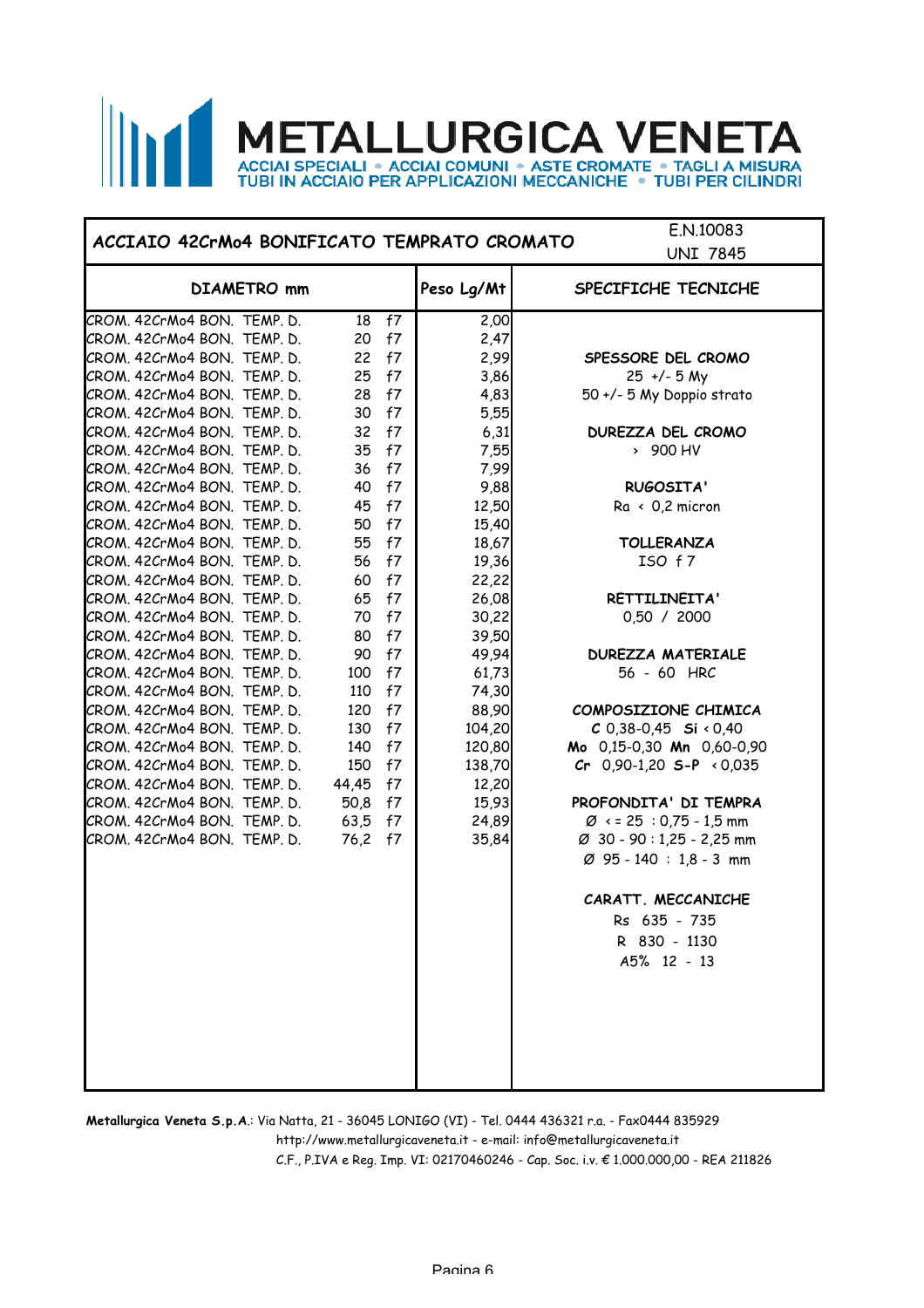### **ALLURGICA VEN**  $\mathsf{N}$ ACCIAI SPECIALI • ACCIAI COMUNI • ASTE CROMATE • TAGLI A MISURA<br>TUBI IN ACCIAIO PER APPLICAZIONI MECCANICHE • TUBI PER CILINDRI

| <b>TUBO CROMATO ESTERNO FE 52</b> |                 |    |                              |                |                            |                                    |  |
|-----------------------------------|-----------------|----|------------------------------|----------------|----------------------------|------------------------------------|--|
| <b>DIAMETRI mm</b>                |                 |    | <b>DIAMETRI mm</b>           |                |                            | SPECIFICHE TECNICHE                |  |
| TUBO CROMATO EST.                 | $12 \times 2$   |    | <b>f7 TUBO CROMATO EST.</b>  | 60 X 10        | f7                         |                                    |  |
| TUBO CROMATO EST.                 | $14 \times 2$   |    | <b>f7 ITUBO CROMATO EST.</b> | 65 X 5         | f7                         |                                    |  |
| TUBO CROMATO EST.                 | $15 \times 2.5$ |    | f7 TUBO CROMATO EST.         | 65 X 7,5       | f7                         |                                    |  |
| TUBO CROMATO EST.                 | $16 \times 3$   |    | <b>f7 TUBO CROMATO EST.</b>  | $65 \times 10$ | f7                         | SPESSORE DEL CROMO                 |  |
| TUBO CROMATO EST.                 | $18 \times 3$   |    | f7 TUBO CROMATO EST.         | 70 X 5         | f7                         | $\varnothing$ < = 20 : 15 +/- 2 My |  |
| TUBO CROMATO EST.                 | $20 \times 3$   |    | <b>f7 TUBO CROMATO EST.</b>  | 70 X 7.5       | f7                         | $\varnothing$ > 20 : 25 +/- 5 My   |  |
| TUBO CROMATO EST.                 | $20 \times 4$   |    | <b>f7 TUBO CROMATO EST.</b>  | 70 X 10        | f7                         |                                    |  |
| TUBO CROMATO EST.                 | $22 \times 3$   |    | f7 TUBO CROMATO EST.         | 75 X 5         | $\ensuremath{\mathsf{f7}}$ | DUREZZA DEL CROMO                  |  |
| TUBO CROMATO EST.                 | $25 \times 3.5$ |    | f7 TUBO CROMATO EST.         | 75 X 7,5       | f7                         | > 900 HV                           |  |
| TUBO CROMATO EST.                 | 25X5            |    | f7 ITUBO CROMATO EST.        | 175 X 10       | f7                         |                                    |  |
| TUBO CROMATO EST.                 | $28 \times 4$   |    | f7 TUBO CROMATO EST.         | 80 X 5         | f7                         | <b>RUGOSITA'</b>                   |  |
| TUBO CROMATO EST.                 | $30 \times 3$   |    | <b>f7 TUBO CROMATO EST.</b>  | 80 X 7,5       | f7                         | $Ra \leftarrow 0.2$ micron         |  |
| TUBO CROMATO EST.                 | $30 \times 4$   |    | <b>f7 ITUBO CROMATO EST.</b> | 80 X 10        | $\ensuremath{\mathsf{f7}}$ |                                    |  |
| TUBO CROMATO EST.                 | $30 \times 5$   |    | <b>f7 TUBO CROMATO EST.</b>  | 85 X 7,5       | f7                         | <b>TOLLERANZA</b>                  |  |
| TUBO CROMATO EST.                 | 30 X 7,5        |    | <b>f7 TUBO CROMATO EST.</b>  | 190 X 5        | f7                         | ISO f 7                            |  |
| TUBO CROMATO EST.                 | $30 \times 10$  |    | f7 TUBO CROMATO EST.         | 190 X 7,5      | $\ensuremath{\mathsf{f7}}$ |                                    |  |
| TUBO CROMATO EST.                 | 32 X 4          |    | f7 TUBO CROMATO EST.         | 90 X 10        | f7                         | RETTILINEITA'                      |  |
| TUBO CROMATO EST.                 | 32 X 6          |    | <b>f7 TUBO CROMATO EST.</b>  | $100 \times 5$ | $\sf f7$                   | 0.5 / 1000                         |  |
| TUBO CROMATO EST.                 | $35 \times 3$   |    | <b>f7 TUBO CROMATO EST.</b>  | 100 X 10       | f7                         |                                    |  |
| TUBO CROMATO EST.                 | $35\times 5$    |    | <b>f7 TUBO CROMATO EST.</b>  | 110 X 10       | f7                         | COMPOSIZIONE CHIMICA               |  |
| TUBO CROMATO EST.                 | 35 X 7.5        |    | <b>f7 TUBO CROMATO EST.</b>  | 120 X 10       | f7l                        | $C \times 0.20$ Mn $\times 1.50$   |  |
| TUBO CROMATO EST.                 | 36 X 6          | f7 |                              |                |                            | Si < 0,55 <b>P</b> < 0,050         |  |
| TUBO CROMATO EST.                 | $40 \times 5$   | f7 |                              |                |                            | $5 \times 0,050$                   |  |
| TUBO CROMATO EST.                 | 40 X 7,5        | f7 |                              |                |                            |                                    |  |
| TUBO CROMATO EST.                 | 40 X 10         | f7 |                              |                |                            |                                    |  |
| TUBO CROMATO EST.                 | 45 X 5          | f7 |                              |                |                            |                                    |  |
| TUBO CROMATO EST.                 | 45 X 7,5        | f7 |                              |                |                            |                                    |  |
| TUBO CROMATO EST.                 | 45 X 10         | f7 |                              |                |                            |                                    |  |
| TUBO CROMATO EST.                 | 50 X 5          | f7 |                              |                |                            |                                    |  |
| TUBO CROMATO EST.                 | 50 X 7,5        | f7 |                              |                |                            |                                    |  |
| TUBO CROMATO EST.                 | 50 X 10         | f7 |                              |                |                            |                                    |  |
| TUBO CROMATO EST.                 | 55 X 5          | f7 |                              |                |                            |                                    |  |
| TUBO CROMATO EST.                 | 55 X 7,5        | f7 |                              |                |                            |                                    |  |
| TUBO CROMATO EST.                 | 55 X 10         | f7 |                              |                |                            |                                    |  |
| TUBO CROMATO EST.                 | 60 X 5          | f7 |                              |                |                            |                                    |  |
| TUBO CROMATO EST.                 | 60 X 7,5        | f7 |                              |                |                            |                                    |  |
|                                   |                 |    |                              |                |                            |                                    |  |

Oltre ai diametri usuali del listino, sono disponibili altre misure ed altri spessori speciali ( eventualmente anche a richiesta ) .

**N.B. : DIAMETRO 12 X 2 TRATTASI DI MATERIALE ST35.2.**

**Metallurgica Veneta S.p.A**.: Via Natta, 21 - 36045 LONIGO (VI) - Tel. 0444 436321 r.a. - Fax0444 835929

http://www.metallurgicaveneta.it - e-mail: info@metallurgicaveneta.it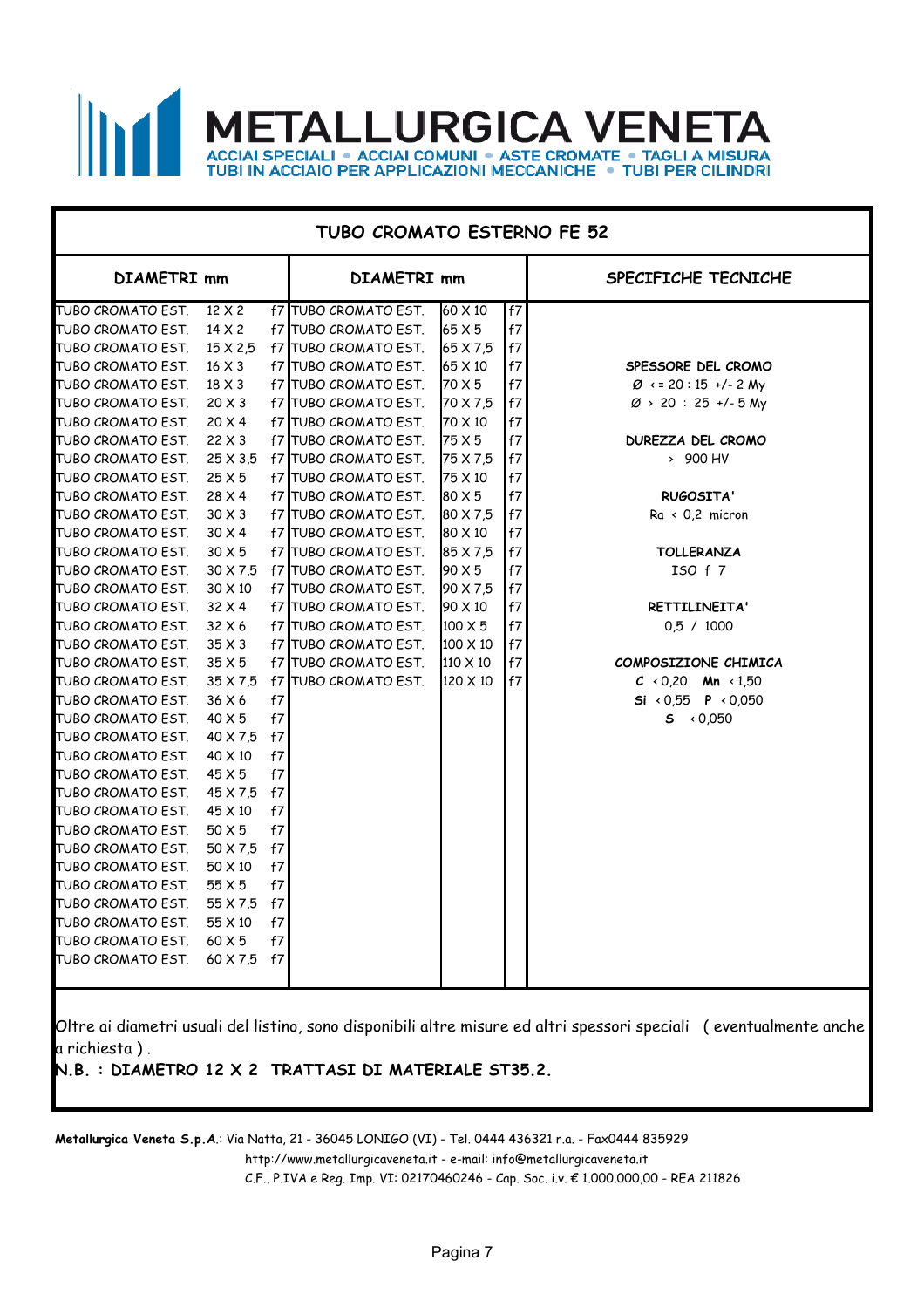# **METALLURGICA VENETA** ACCIAI SPECIALI • ACCIAI COMUNI • ASTE CROMATE • TAGLI A MISURA<br>TUBI IN ACCIAIO PER APPLICAZIONI MECCANICHE • TUBI PER CILINDRI

| NI - CROMAX 30                                 |            | (Nichelato Cromato)        | Acciaio 280 $\times$                                    |
|------------------------------------------------|------------|----------------------------|---------------------------------------------------------|
| <b>DIAMETRO</b> mm                             |            | Peso<br>Kg/Mt              | SPECIFICHE MECCANICHE                                   |
| NICHELATO CROMATI 280X D.                      | 18         | 2,00                       |                                                         |
| NICHELATO CROMATI 280X D.                      | 20         | 2,47                       | SPESSORE CROMO > 20 My                                  |
| NICHELATO CROMATI 280X D.                      | 22         | 2,98                       |                                                         |
| NICHELATO CROMATI 280X D.                      | 25         | 3,85                       | SPESSORE NICHEL > 30 My                                 |
| NICHELATO CROMATI 280X D.                      | 28         | 4,83                       |                                                         |
| NICHELATO CROMATI 280X D.                      | 30         | 5,55                       | COMPOSIZIONE CHIMICA                                    |
| NICHELATO CROMATI 280X D.                      | 32         | 6,31                       | $C\%$ 0,18 Si% 0,35 Mn% 1,55                            |
| NICHELATO CROMATI 280X D.                      | 35         | 7,55                       | V% 0.11 $S\% \times 0.025$ P% $\times 0.035$            |
| NICHELATO CROMATI 280X D.                      | 36         | 7,99                       |                                                         |
| NICHELATO CROMATI 280X D.                      | 40         | 9,86                       | <b>RUGOSITA'</b>                                        |
| NICHELATO CROMATI 280X D.                      | 45         | 12,48                      | $Ra \times 0.2 My$                                      |
| NICHELATO CROMATI 280X D.                      | 50         | 15,41                      |                                                         |
| NICHELATO CROMATI 280X D.                      | 55         | 18,65                      | <b>DUREZZA SUPERFICIALE</b>                             |
| NICHELATO CROMATI 280X D.                      | 56         | 19,33                      | Durezza Cromo min.<br>850HV 0.1                         |
| NICHELATO CROMATI 280X D.                      | 60         | 22,19                      | Durezza Nichel circa 350HV 0,1                          |
| NICHELATO CROMATI 280X D.                      | 63         | 24,47                      |                                                         |
| NICHELATO CROMATI 280X D.                      | 65         | 26,05                      | RETTILINEITA'                                           |
| NICHELATO CROMATI 280X D.                      | 70         | 30,21                      | Freccia max 0,1 mm/m                                    |
| NICHELATO CROMATI 280X D.                      | 75         | 24,70                      |                                                         |
| NICHELATO CROMATI 280X D.                      | 80         | 39,46                      | <b>TOLLERANZA</b>                                       |
| NICHELATO CROMATI 280X D.                      | 85         | 44,60                      | ISO f7                                                  |
| NICHELATO CROMATI 280X D.                      | 90         | 49,94                      |                                                         |
| NICHELATO CROMATI 280X D.                      | 100        | 61,65                      | LUNGHEZZA BARRE                                         |
| NICHELATO CROMATI 280X D.                      | <b>110</b> | 74,70                      | mt $3.0 + 0.1 / -0$ m                                   |
| NICHELATO CROMATI 280X D.                      | 120        | 88,90                      |                                                         |
| NICHELATO CROMATI 280X D.                      | 125        | 96,28                      | ACCIAI CORRISPONDENTI                                   |
| NICHELATO CROMATI 280X D.                      | 130        | 104,14                     | 20MnV6 - 17MnV6 - 55M - E420 - A572                     |
| NICHELATO CROMATI 280X D.                      | 140        | 120,84                     |                                                         |
|                                                |            |                            | RESISTENZA ALLA CORROSIONE                              |
|                                                |            |                            | rating 10 (ISO 4540)                                    |
|                                                |            |                            | 1000 ore test NSS (ISO 9227)                            |
|                                                |            |                            |                                                         |
|                                                |            |                            |                                                         |
|                                                |            |                            |                                                         |
|                                                |            |                            |                                                         |
|                                                |            |                            |                                                         |
| CARATTERISTICHE MECCANICHE                     |            |                            |                                                         |
| Diam. Mm<br>Res.Snervamento<br>Reh, N/mm2 min. |            | Res. Trazione<br>Rm, N/mm2 | All. A5%<br>Tenacità, KV,<br>Durezza, HB<br>Joule, min. |
|                                                |            |                            |                                                         |
| - 20<br>520<br>≺                               |            | 650 - 800                  | 200 - 240<br>12<br>Nessuna garanzia                     |
| $= 20 - 90$<br>520                             |            | 650 - 800                  | 27 a - 20° C<br>19<br>200 - 240                         |
| 90<br>440                                      |            | 600 - 750                  | 19<br>180 - 230<br>Nessuna garanzia                     |
|                                                |            |                            |                                                         |

**Metallurgica Veneta S.p.A**.: Via Natta, 21 - 36045 LONIGO (VI) - Tel. 0444 436321 r.a. - Fax0444 835929

http://www.metallurgicaveneta.it - e-mail: info@metallurgicaveneta.it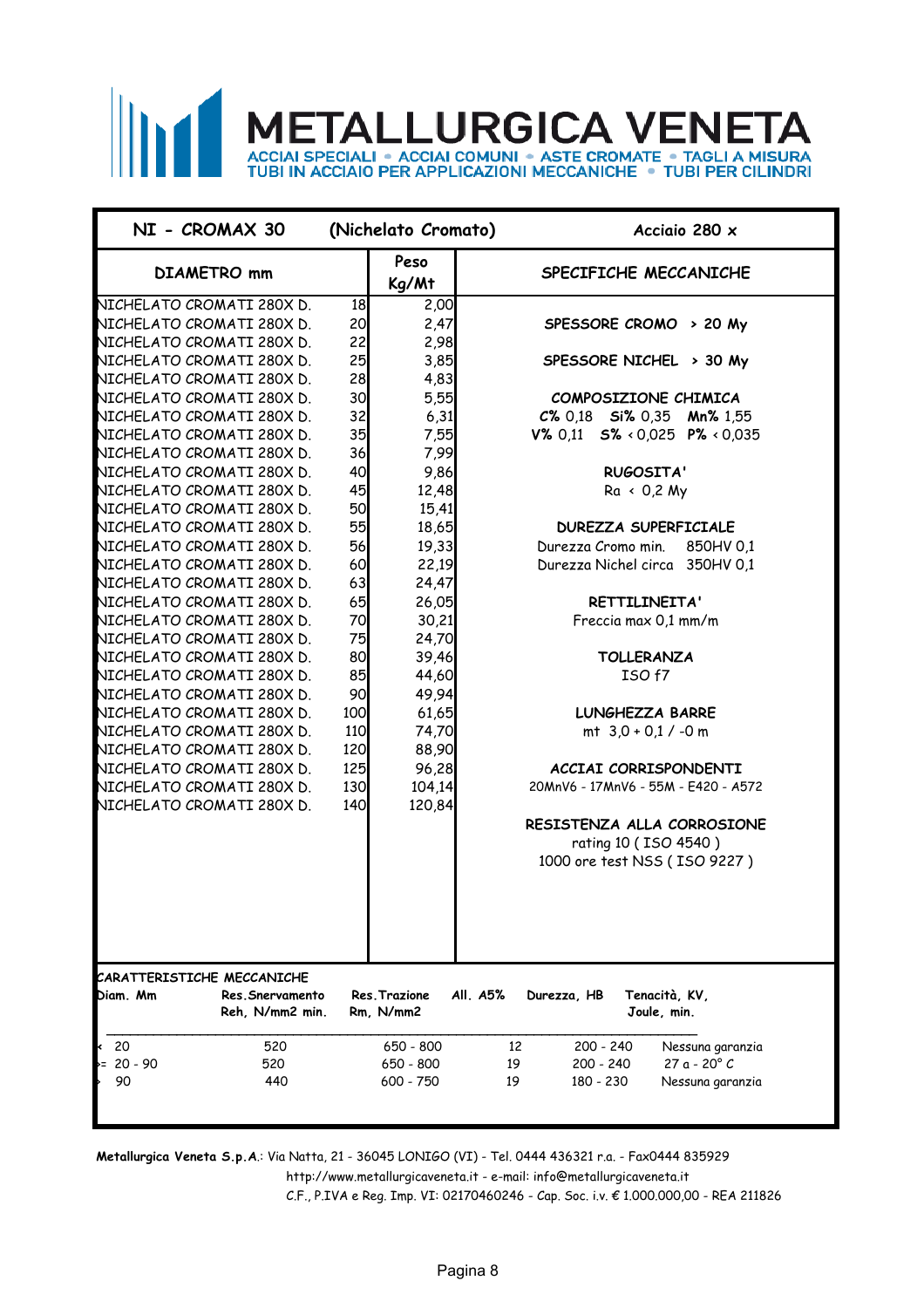

| Peso Kg/Mt<br><b>DIAMETRO</b> mm<br>SPECIFICHE TECNICHE<br>X90CrMoV18 TEMP. D.<br>h6<br>0,4<br>8<br>0,62<br>X90CrMoV18 TEMP. D.<br>h6<br>10<br>X90CrMoV18 TEMP. D.<br>12<br>h6<br>0,89<br>X90CrMoV18 TEMP. D.<br>h6<br>16<br>1,58<br>X90CrMoV18 TEMP. D.<br>20<br>h6<br>2,47<br>X90CrMoV18 TEMP. D.<br>25<br>h6<br>3,86<br>X90CrMoV18 TEMP. D.<br>30<br>h6<br>5,55<br>X90CrMoV18 TEMP. D.<br>40<br>h6<br>9,88<br><b>TOLLERANZA</b><br>X90CrMoV18 TEMP. D.<br>50<br>h6<br>15,40<br>ISO h6<br><b>DUREZZA SUPERFICIALE</b><br>54 / 58 HRC<br>COMPOSIZIONE CHIMICA<br>$C$ 0,75 - 0,95<br>Cr 16 - 18<br>$Mo \leftarrow O.75$<br>Si MAX1<br>Mn $MAX1$ P < 0,040<br>$5 \times 0.030$ | INOX TEMPRATO X90CrMoV18 RETTIFICATO |  |  |  |  |  |  |  |
|-------------------------------------------------------------------------------------------------------------------------------------------------------------------------------------------------------------------------------------------------------------------------------------------------------------------------------------------------------------------------------------------------------------------------------------------------------------------------------------------------------------------------------------------------------------------------------------------------------------------------------------------------------------------------------|--------------------------------------|--|--|--|--|--|--|--|
|                                                                                                                                                                                                                                                                                                                                                                                                                                                                                                                                                                                                                                                                               |                                      |  |  |  |  |  |  |  |
|                                                                                                                                                                                                                                                                                                                                                                                                                                                                                                                                                                                                                                                                               |                                      |  |  |  |  |  |  |  |

e rullo . Può essere sostituito senza preavviso dal X105CrMo17 .

http://www.metallurgicaveneta.it - e-mail: info@metallurgicaveneta.it **Metallurgica Veneta S.p.A**.: Via Natta, 21 - 36045 LONIGO (VI) - Tel. 0444 436321 r.a. - Fax0444 835929